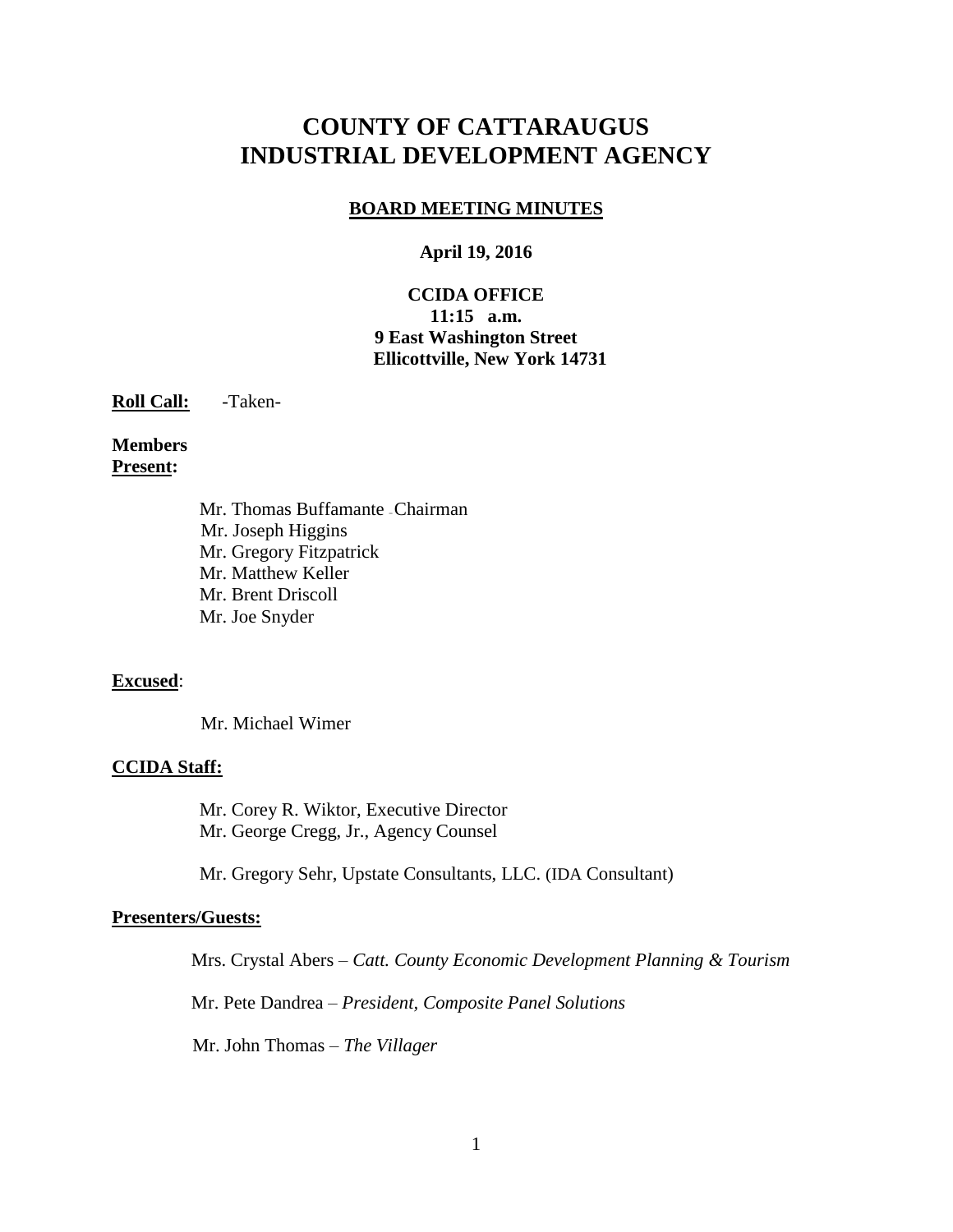Chairman Thomas Buffamante called the meeting to order at 11:16 a.m.

A roll call vote of the Board of Directors of the CCIDA was taken, Mr. Michael Wimer was excused.

# **APPROVAL OF MINUTES**:

A Motion was made by Brent Driscoll, with a second by Joseph Higgins to accept the March 15, 2016 CCIDA Board Meeting Minutes as presented to the CCIDA Board. **Motion Carried**

# **\*NEW APPLICATION/PROJECT:**

**-Composite Panel Solutions:** Composite Panel Solutions has asked the County of Cattaraugus Industrial Development Agency (CCIDA) to consider inducing their proposed project to be constructed in the Town of Little Valley, New York.

CPS is proposing to construct a brand new, ground up 80,000 sq. foot manufacturing facility that will also include new manufacturing equipment, as part of the project. These moves are needed to accommodate the growth in business that they are currently experiencing. This project will allow them to grow their business, which has been in operation for over 75 years. Currently headquartered in Cattaraugus, New York, Composite Panel Solutions employs roughly 34 people. **The total project cost/investment is \$3,500,000**

Mr. Wiktor first introduced Mr. Pete Dandrea, President of Composite Panel Solutions Inc. currently located in Cattaraugus, New York. Mr. Wiktor stated that several local departments were involved with bringing this application to fruition, after working with Composite Panel Solutions Inc. for approximately two years.

Mr. Dandrea stated that Composite Panel Solutions Inc. is a major global manufacturer of components for transit, marine, industrial and commercial applications. For over 75 years, CPS has been producing a quality built, value engineered composite product. CPS continues to be one of the most diverse composite product suppliers in the industry today. Their goal is to serve their customers by supplying valuable solutions to their problems and in doing so grow their state-of-the-art facility to meet and exceed the products needs of today and tomorrow.

Mr. Dandrea also stated that CPS has been sub-contracted to manufacture ceilings and interior panels for New York City's Metropolitan Transit Authority Long Island Rail Road and Metro-North Rail Road M9 Rail Car project. The supplied components are part of an up to \$1.8 billion MTA award to build a total of 676 next generation rail cars over the next five years. Mr. Dandrea noted that this contract is the largest in CPS's history. Mr. Dandrea stated that they would like to break ground in August and be into the new 80,000 sq. ft. facility by the end of the year. Mr. Dandrea mentioned that CPS has had meetings with the Town, School, Legion, and Village in attendance and everyone was in favor of this project. There is also land around where the new facility is planned so there is room for expansion in the future. CPS plans to sell their current facility in Cattaraugus, New York.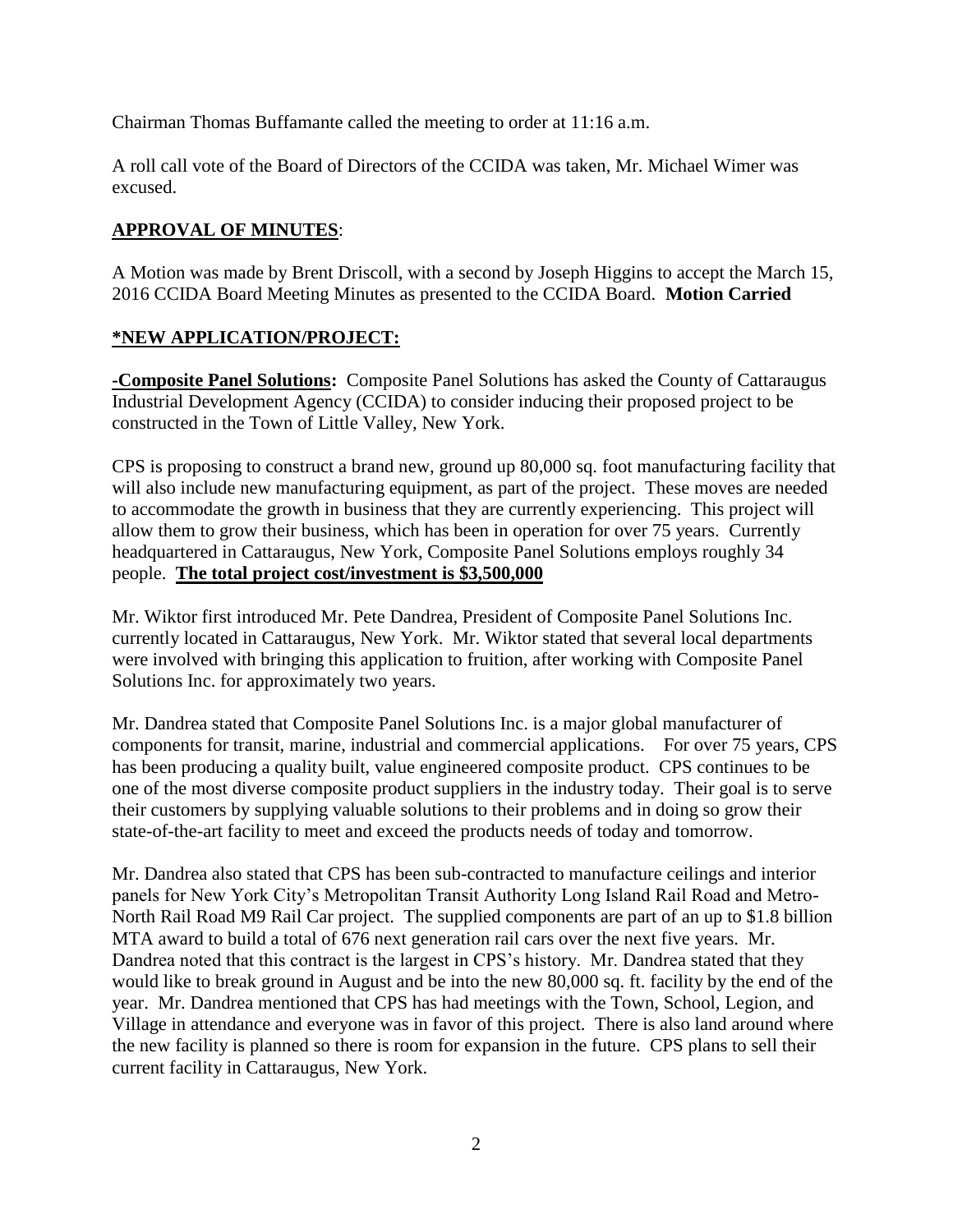Mr. Wiktor mentioned that this project could potentially net 30/50 new jobs to Cattaraugus County and preserve the 34 jobs that are currently employed at CPS. These new employees will be utilizing the gas stations, restaurants, and also the Legion for lunches, etc. This project will also put the American Legion property back on the tax rolls, this site has always been off the tax rolls. Local labor and suppliers will be used with the construction of this project as well. Mr. Wiktor also mentioned that this site is 6.2 acres which will give ample space for the building and parking for the new facility and potential future expansion.

CPS has asked that the CCIDA consider a manufacturing PILOT which is a 15 year PILOT, mortgage recording tax abatement, and sales tax exemption blanket letter (furniture, fixtures, equipment) This will be the largest manufacturing that the IDA has been involved in quite some time!

Mr. Wiktor also stated that the Company, CPS is very compassionate to their employees and decided to look for sites in the general vicinity to their current. Mrs. Crystal Abers along with other entities were instrumental in finding the current location for this project. CPS's compassion and commitment to the County was second to none during this process! We wish them continued success and thank their management for their commitment to Cattaraugus County and their employees. The IDA Board applauds this proposed project!

### **RESOLUTIONS:**

**A Motion** was made by Brent Driscoll, seconded by Joseph Higgins, **RESOLUTION AUTHORIZING THE EECUTIVE DIRECTOR OF COUNTY OF CATTARAUGUS INDUSTRIAL DEVELOPMENT AENCY TO HOLD A PUBLIC HEARING REGARDING A PROPOSED PROJECT TO BE UNDERTAKEN FOR THE BENEFIT OF COMPOSITE PANEL SOLUTIONS INC. .** A Roll Call vote was taken with, Mr. Fitzpatrick, Mr. Snyder, Mr. Higgins, Mr. Driscoll, Mr. Keller and Mr. Buffamante voting yes. Mr. Wimer was excused. **Motion- Carried**. (*Mr. Buffamante did note that his firm has done work for Composite Panel Solutions Inc but has no financial interest or direct involvement in this proposed project.)*

**A Motion** was made by Brent Driscoll, seconded by Gregory Fitzpatrick, **RESOLUTIONS DIRECTING THE EXECUTIVE DIRECTOR OF COUNTY OF CATTARAUGUS INDUSTRIAL DEVELOPMENT AGENCY TO TAKE CERTAIN ACTIONS UNDER ARTICLE 8 OF THE ENVIRONMENTAL CONSERVATION LAW IN CONNECTION WITH A PROPOSED PROJECT TO BE UNDERTAKEN FOR THE BENEFIT OF COMPOSITE PANEL SOLUTIONS INC. .** A Roll Call vote was taken with, Mr. Fitzpatrick, Mr. Snyder, Mr. Higgins, Mr. Driscoll, Mr. Keller and Mr. Buffamante voting yes. Mr. Wimer was excused. **Motion- Carried**. (*Mr. Buffamante did note that his firm has done work for Composite Panel Solutions Inc. but has no financial interest or direct involvement in this proposed project.)*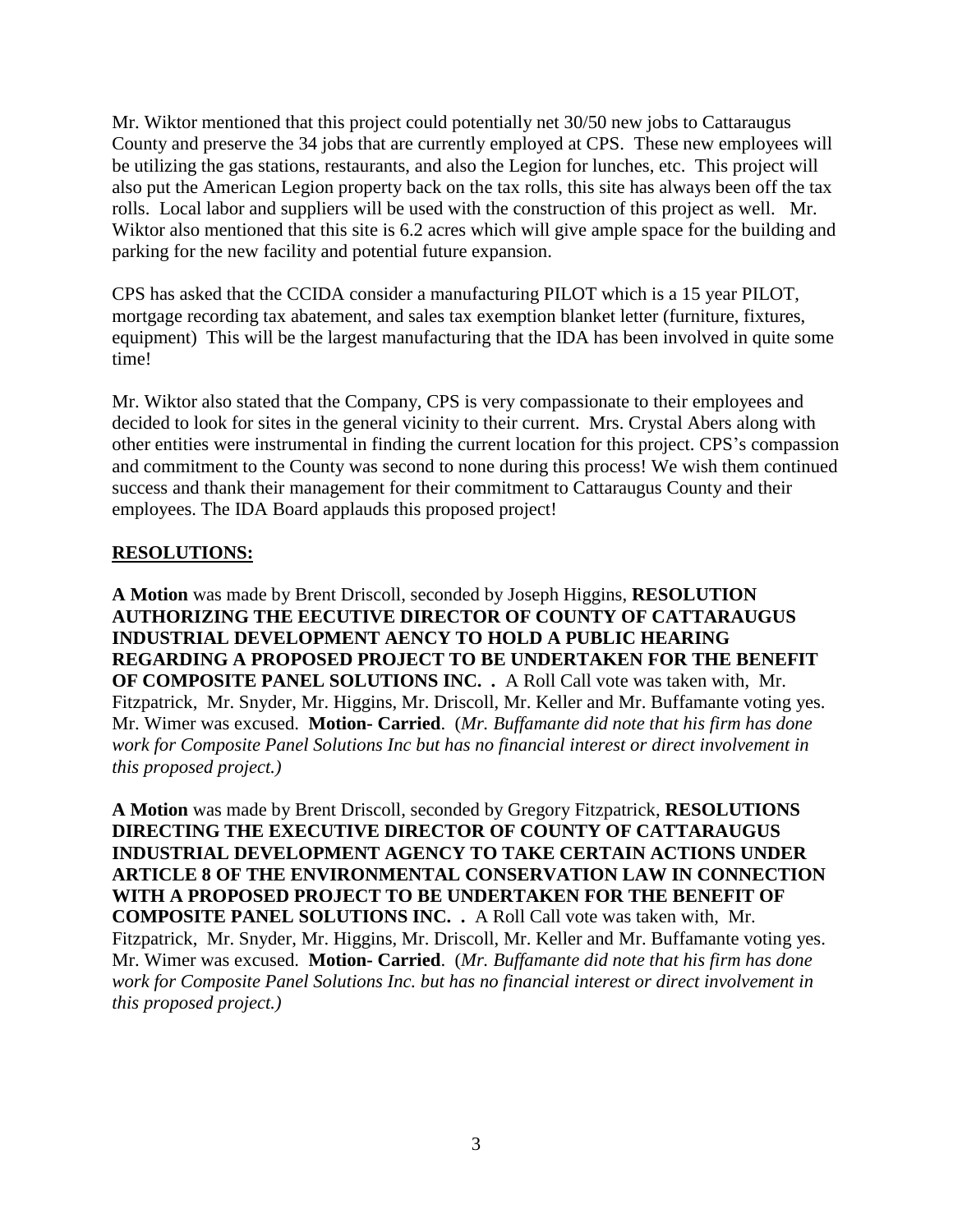The next item of business on the agenda was a request letter from Gowanda Electronics seeking reinstatement of the PILOT that was on the facility up until 2011 when Mr. David Shack decided to sell the facility to another investor. The original project was a Bond and in order for the sale to proceed the IDA had to release their interest in Gowanda Electronics, thus terminating the PILOT. A defiance resolution was done and at that time the PILOT/benefit was terminated. Mr. Wiktor stated that in 2015 he received a call from Mr. Thomas Norsen – Chief Financial Officer of Gowanda Electronics Corp. asking if the PILOT was still on their facility and if not could it reinstated as soon as possible.

This information was brought in front of the Board last year however, Gowanda Electronics was behind in their payments to various taxing jurisdictions. During several IDA meetings with the Village/Town/School/County it was discovered that Gowanda Electronics owed the Town of Persia and Village of Gowanda an additional \$49,092 for unbilled amounts for the years 2012- 2014. It was also discovered that the school was owed money and the new owners have just recently paid the amount that was owed to the Gowanda Central School. Mr. Wiktor wanted to make it clear that this was not an error on the new owner's part but monies that were actually owed by the previous owners for amounts that were never billed to them.

Mr. Wiktor stressed that Gowanda Electronics is not asking for any reimbursement or anything more than what was originally offered to the original owners. We are looking at 5 years of PILOT payments in the exact amount as was given to the previous owners. Mr. George Cregg Jr. did state that an application with a cost benefit analysis in regards to their request. The benefit will be less than \$100,000 therefore a public hearing does not have to be held in regards to this matter. Mr. Wiktor stated that Mr. Thomas Norsen will be attending an upcoming Board meeting and giving an overview of what is being manufactured at Gowanda Electronics, the number of employees they currently have and how they are growing in their field. Mr. Wiktor explained that all they are asking for is the five (5) years of the PILOT that were terminated when the sale of the facility took place. They are performing well and the employment numbers have increased steadily over the years. The PILOT would resume at the School Tax in September of 2017.

**A Motion** was made by Brent Driscoll, seconded by Matthew Keller, **RESOLUTION DETERMINING THAT ACTION TO UNDERTAKE A PROJECT FOR THE BENEFIT OF GOWANDA REAL HOLDINGS, LLC IS A "TYPE II ACTION" AND NO FURTHER ACTION IS REQUIRED UNDER SEQRA WITH RESPECT THERETO.** A Roll Call vote was taken with, Mr. Fitzpatrick, Mr. Snyder, Mr. Higgins, Mr. Driscoll, Mr. Keller and Mr. Buffamante voting yes. Mr. Wimer was excused. **Motion- Carried**.

**A Motion** was made by Brent Driscoll, seconded by Joseph Higgins, **RESOLUTION AUTHORIZING EXECUTION OF DOCUMENTS IN CONNECTION WITH A LEASE/LEASEBACK TRANSACTION FOR A PROJECT FOR GOWANDA REAL HOLDINGS, LLC (THE "COMPANY")** A Roll Call vote was taken with, Mr. Fitzpatrick, Mr. Snyder, Mr. Higgins, Mr. Driscoll, Mr. Keller and Mr. Buffamante voting yes. Mr. Wimer was excused. **Motion- Carried**.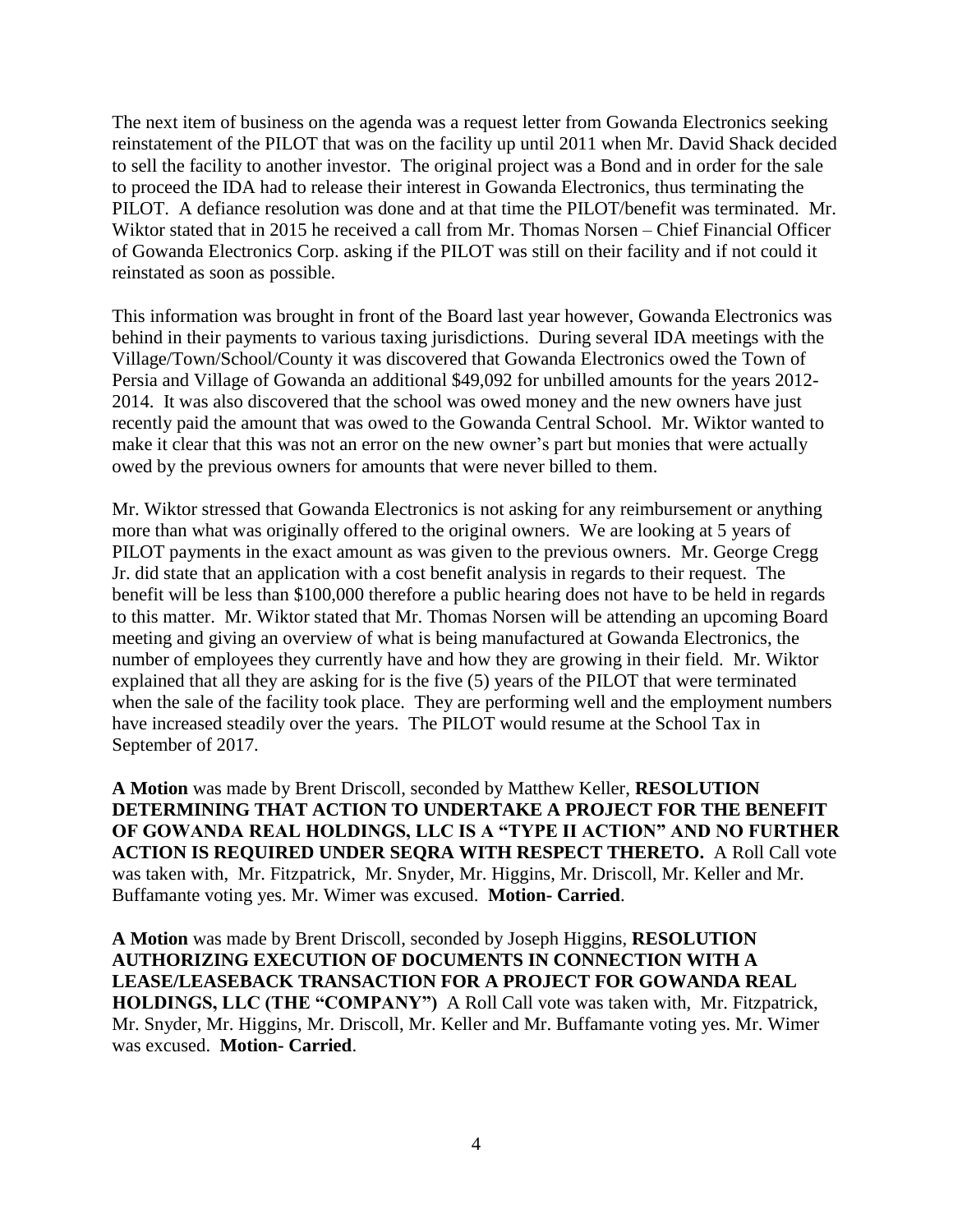### \*Presentation/Discussion of Actions of the IDA Reform Act

Mr. George Cregg, Jr. and Mr. Corey Wiktor discussed the actions needed to comply with the new IDA Reform Act, which will take effect on June  $15<sup>th</sup>$  2016. Mr. Wiktor explained that the new IDA Reform will require our IDA to amend our Claw-back policy, application approval criteria policy, along with amend our Sale-Leaseback Application and to approve a Uniform Project Agreement for use on all projects going forward. The changes will have to be made and approved at our June 7, 2016 CCIDA Board meeting, to be in compliance with the IDA Reform Act. The items that have been provided for the Board's review are the draft policy regarding uniform criteria for the evaluation of projects, revised application, revised recapture policy, the a draft of the uniform project benefits (Recapture Agreement). The IDA Board and Staff did discuss this Act at the March Board meeting as well. Corey and George have been doing much work on these proposed requirements over the past several weeks.

Mr. George Cregg, Jr. added to the discussion that the Comptrollers Offices is looking at each project to make sure that the IDA's are doing the project for the right reasons. With the creation of a Uniform Project Agreement our IDA will have an overview of the Project to have available for the Comptroller's office and say we did this project for these reasons. This IDA Reform Act is the states attempt to add accountability to each project. Mr. Cregg, Jr. mentioned that one of the biggest changes is that the state will not only require the number of jobs that will be created but also in which specific categories they will be in and at what salary range.

# **FINANCIAL REPORTS:**

A Motion was made by Joseph Higgins, seconded by Matthew Keller to approve the March 2016 Operating Statement as prepared. **Motion – Carried**

Mr. Wiktor stated that the CCIDA received **\$13,486 income** relating to HoliMont Inc. Sales Tax Letters and a blanket sales tax letter for Win-Sum Ski Corp. in the month of March 2016.

Mr. Wiktor next went over the e-mail received from Community Bank stating that word has been received from the Treasury Department that our Third Party Collateral account has been opened at M & T Bank and collateral pledged. A 3/31/16 statement should arrive showing the pledged collateral of \$400,000. This is to comply with an audit finding to ensure this account is fully collateralized.

**Project closing updates:** We currently have seven (7) projects in the closing phase and anticipate several of these projects to close within the second and third quarter of 2016.

# **EXECUTIVE DIRECTORS REPORT:**

Mr. Wiktor passed out the revised Audit Report from our March 15, 2016 CCIDA Board Meeting. Denise Veloski from RA Mercer & Company had to make some minor grammatical corrections that were not made on the original reports passed out on March 15, 2016.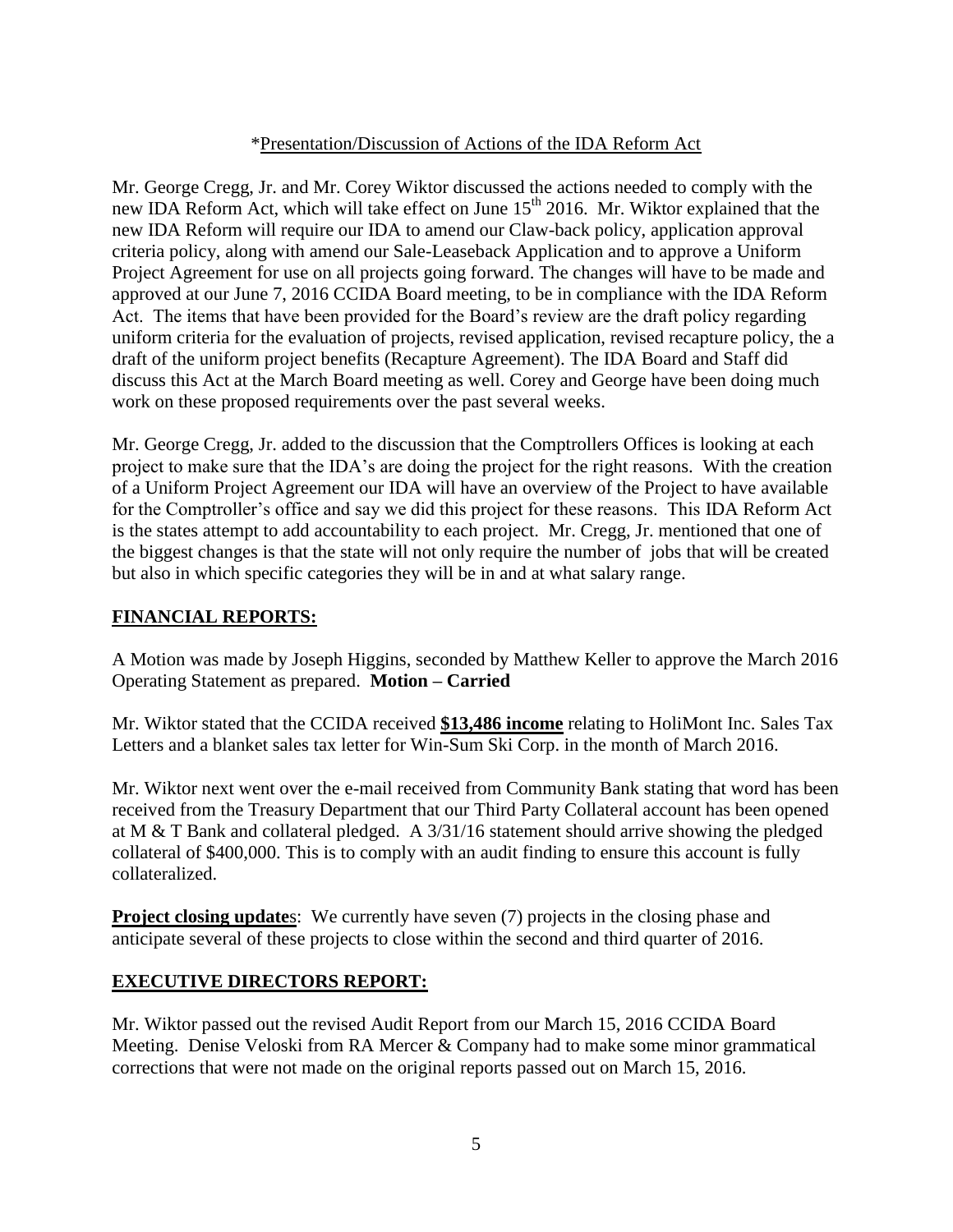**Olean Times Herald Article:** Dated: March 25, 2016 by: Rick *Miller "Population drops 3 percent in five years, says report"*. This is something that we have continued to discuss. Approximately 50 out of 54 up-state counties have loss population over the past 5 years. Mr. Wiktor mentioned that the County employment ratings are the lowest that they have been in 8 years. Something that is needed is to bring more jobs to the County so that young people will stay here and find good paying jobs. Mr. Wiktor mentioned that Erie County had such a small increase in population that the Heroin epidemic could possibly wipe out any gain they had. Mr. Wiktor stated that Crystal Abers provided a Cattaraugus County Population Change estimate from 2010-2014. Mr. Wiktor stated that Brian McMahon is questioning if \$15.00 per hour would help or hurt upstate New York? Mr. Wiktor mentioned that we are always in continuous competition with Pennsylvania and of course the cost of doing business in New York State.

**Population-Cattaraugus County:** *"Cattaraugus County Population Change Estim*ate 2010- 2014". The 2010 census showed Cattaraugus County with 80,317 residents, as of December 31, 2015 it had dropped to 77,885 which is a loss of 2,432. The number of employed in Cattaraugus County is currently at 35,000 compared to 32,000 from the previous numbers reported. This overview was provided by Crystal Abers on the Cattaraugus County populations.

**Labor Statistics:** *"Labor Statistics for the Western New York Region Allegany, Cattaraugus, Chautauqua, Erie and Niagara Counties".* Mr. Wiktor provided the CCIDA Board with updated labor statistics for their review and information. This is something Corey will being done on a quarterly basis to keep the IDA Board informed of any labor changes and updates on this front.

**New Opportunities:** By: Claire Suttles "*New Opportunities in Rural New York-Cattaraugus County, New York."* This is a very interesting article which highlights the CCIDA and Cattaraugus County in particular. This is an excellent article and a must read for the Board!

**Letter from Mike John:** Dated: 3-18-16 "*MJ Painting Contractor Corp. letter to Corey Wiktor and Mayor William Aiello".* This letter is a thank you to the IDA and the City of Olean for their support of MJ Painting Contractor Corp. These letters received from projects is a great way to update our Board and also to keep tabs on how the project is progressing. Mr. John stated that the local payroll rose in 2015 to \$1,634,491 from \$1,242,982 in 2014. Mr. John has made a significant investment in Cattaraugus County and the City of Olean by expanding his business paying out approximately \$900,000 for Capital Expenditures regarding their Expansion Project on Homer Street in Olean. The IDA will be receiving letters such as this from other Projects as they proceed through the development process, this will keep the CCIDA Board informed and update on current projects.

**WGRZ TV:** - dated 4-2-16 *"Challenging Ski Season for Holiday Valley".* Holiday Valley wrapped up what was a challenging ski season. The resort closed last week ending the season with 98 ski days compared to 134 days last year. As far as snow fall, Holiday Valley received 117 inches of snow, compared to 174 inches last year. It is going to take a few good winters to get them back on track, although Holiday Valley is excellent at what they do and will surely bounce back!